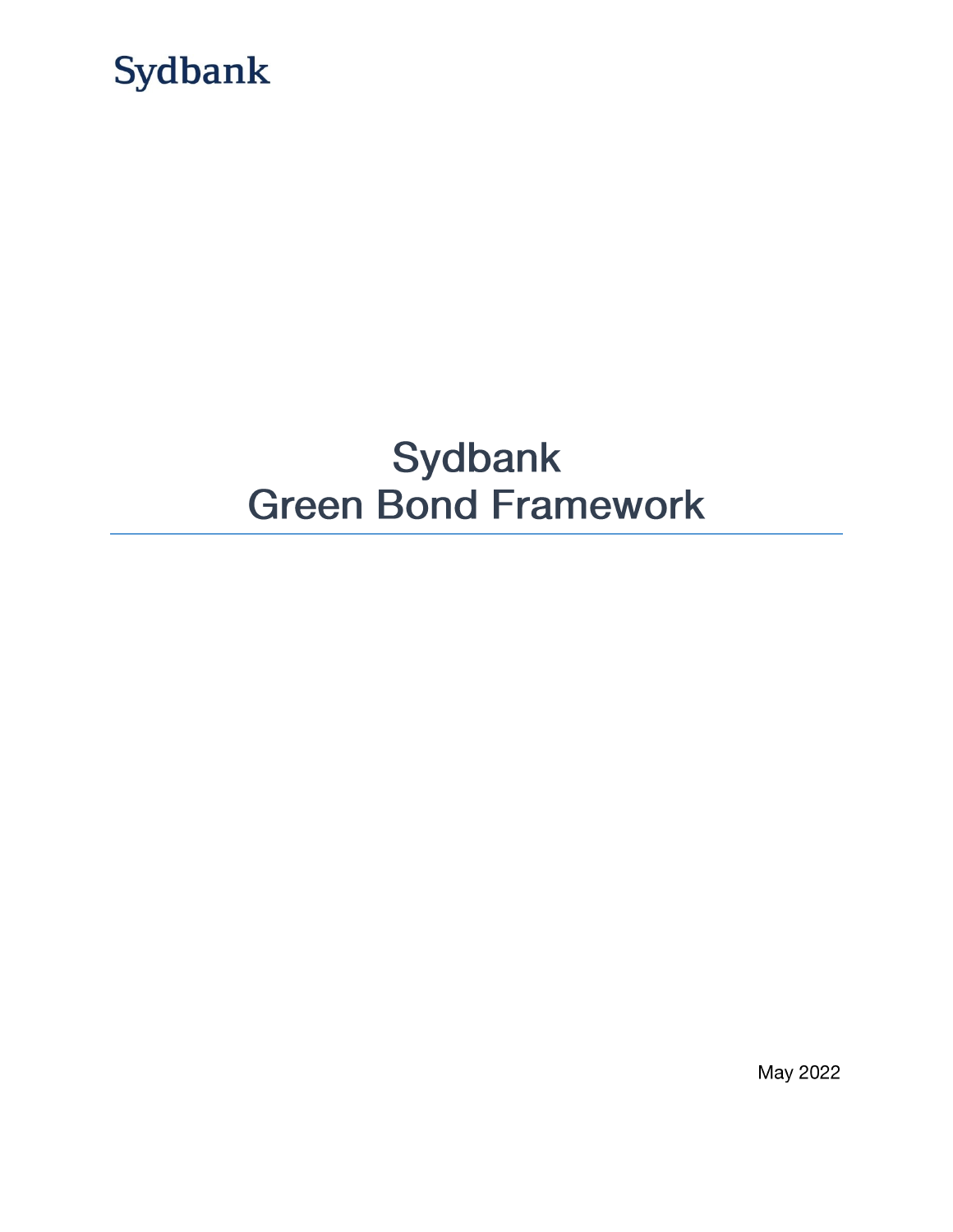## Contents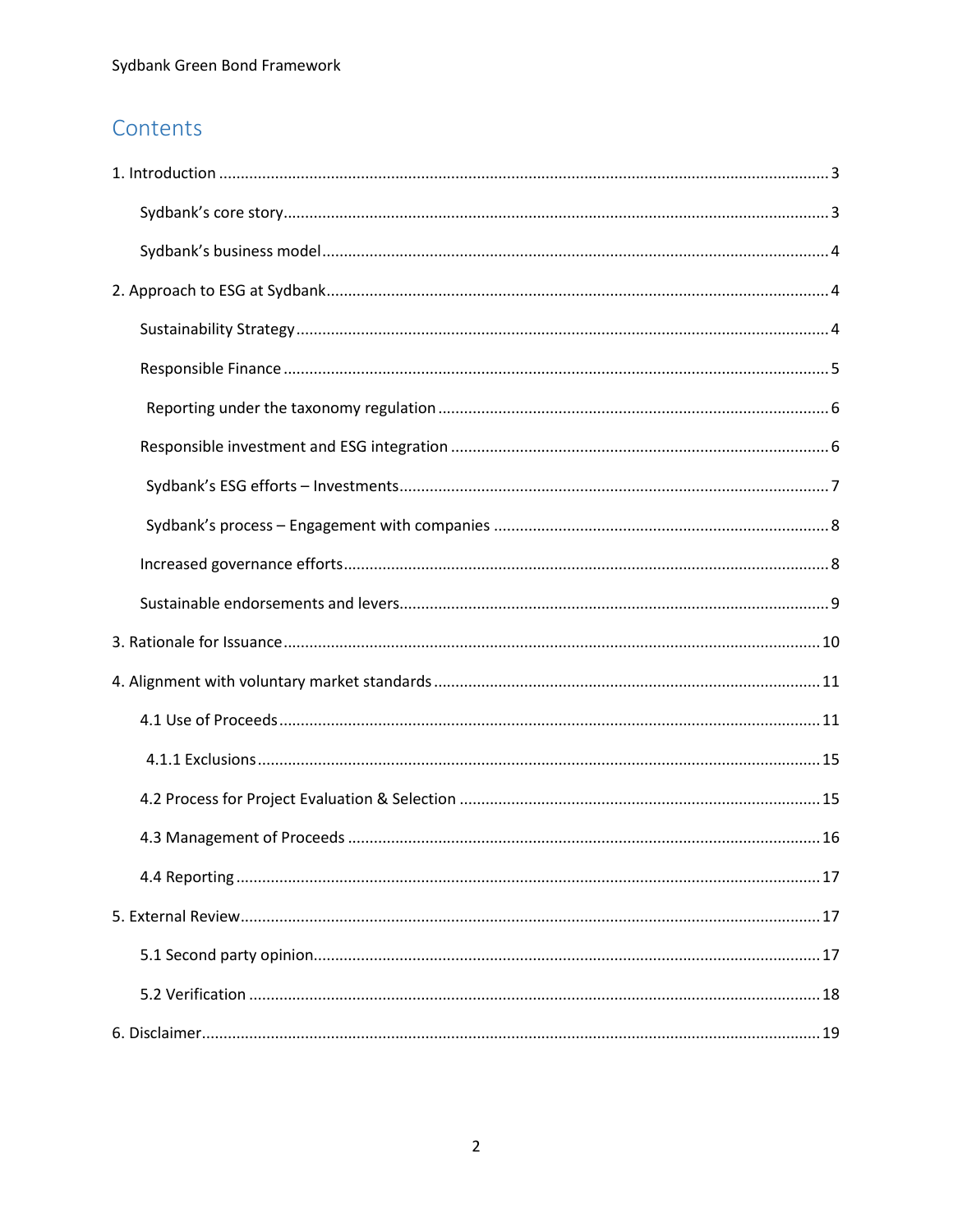Sydbank Green Bond Framework

## <span id="page-2-0"></span>1. Introduction

Sydbank has a solid financial foundation that offers room for more business with new customers as well as existing customers. Our growth will be built on a firm and sound footing. Sydbank wishes to remain a bank operating on its own terms and we aim to be the preferred business partner. We focus on our own products but use business partners for a wide variety of financial services, for instance mortgage credit, pensions and insurance. As an advisory and service undertaking Sydbank's primary objective is to meet the financial requirements of its customers. Sydbank achieves this objective by striving to be among the absolute top performers in Denmark in terms of operating a bank and providing advisory services to customers based on their unique situation. Sydbank's business volume is evenly distributed across 12 Danish regions which form the basis of the direct advisory services to the Bank's customers. The total business volume consists of loans and advances, arranged mortgage loans, deposits, guarantees and custody accounts. Depending on customer segment and type of business Sydbank has a market share of between 6 and 12%. The Bank's largest market share is within the SME segment. Furthermore Sydbank has 3 branches in Northern Germany and together they constitute the Bank's 13<sup>th</sup> region.

## <span id="page-2-1"></span>Sydbank's core story

Sydbank's mission is to be a bank that is close to its customers. We find solutions where they are – quickly and efficiently. We build on relationships between people. And we focus on what is important – banking and sound business. Banking – pure and simple.

Rooted in Southern Jutland, Sydbank is a strong and independent nationwide bank operating on its own terms. For the backbone of the Danish corporate sector and for retail clients who value professional advice we are a bank for most people but not the same bank for everyone. Good old-fashioned attentiveness, new technology – we use what works. We know our customers and we are close to them providing advice tailored to their individual needs. Backed by the best business partners our competitive strength is increased. Our bank – excellence and relationships create value.

We make 3 promises – to our customers, to our employees and to our shareholders. You will know us for the value we create for our customers. You will know us for our belief that excellent and committed employees are our most important asset. And you will know us for always having a level of profitability that will enable us to remain an independent and resourceful bank. Sydbank – what can we do for you?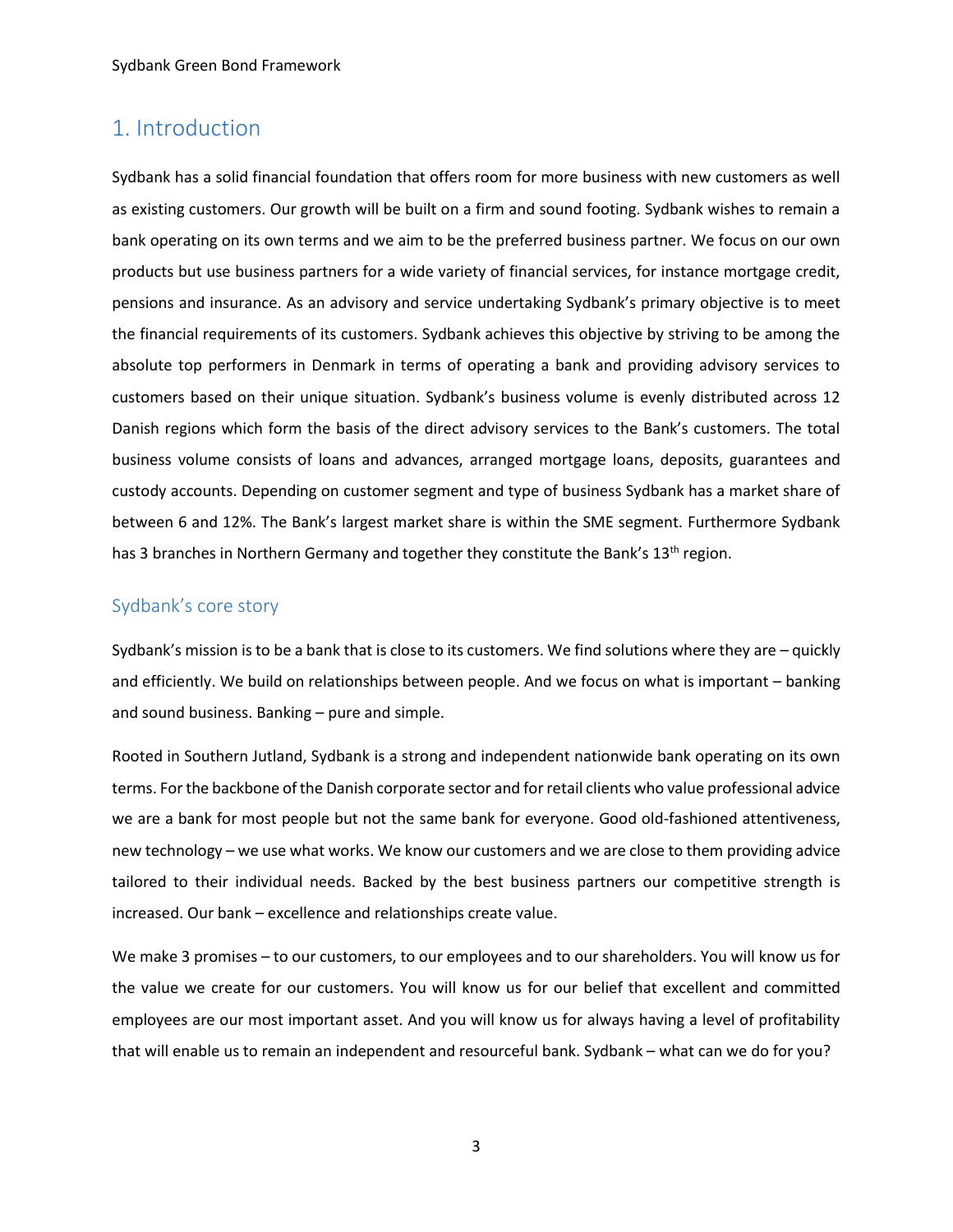## <span id="page-3-0"></span>Sydbank's business model

The classic business model for banks is fundamentally concerned with optimising risk management when short-term deposits are converted to long-term loans. This remains the cornerstone of Sydbank's – as well as other banks' – business model. And banks have an exclusive licence to accept deposits and arrange loans. In addition to deposit and loan products produced in-house, Sydbank's business model comprises activities within payment services, securities trading and asset management as well as arranging mortgage credit products, investment management products and insurance products via business partners and is similar to the rings of an onion. For more information about our business model, please refer to our dedicated document [here.](https://www.sydbank.com/wps/wcm/connect/sydbankcom/e2d0f225-8f05-4c5b-82a5-9d73da1b1cef/20381_Direktion_Sydbanks+Forretningsmodel_2021_UK.pdf?MOD=AJPERES&CVID=nP-HOr3)

## <span id="page-3-1"></span>2. Approach to ESG at Sydbank

As one of Denmark's largest banks, Sydbank has a special responsibility to make a positive contribution to developments in society so that together we can ensure a sustainable future for the next generations.

Consequently, sustainability claimed a bigger seat in 2021 in the boardroom. The Board of Directors is now responsible for approving objectives in the area of sustainability in addition to ensuring that the sustainability and social responsibility policy is complied with. Additionally we launched our new strategy for 2022-2024. One of the key strategic initiatives is ESG and sustainability. As a result, Sydbank will continue to incorporate ESG and sustainability into its products and procedures to an even greater extent.

We believe that by becoming a signatory to the UN Principles for Responsible Banking, Sydbank shows the strongest commitment to the Sustainable Development Goals and the Paris Agreement as well as achieving sustainable banking in the long term.

## <span id="page-3-2"></span>Sustainability Strategy

For Sydbank sustainability is about doing something because it is the right thing to do and because it can be integrated naturally in the Bank's business. In other words we must focus on the challenges in society that are closest to our core business and primary areas of impact. As a result we have decided to focus on 4 areas where we believe we can make a significant difference: responsible finance, responsible investment, responsible employer and responsible climate footprint.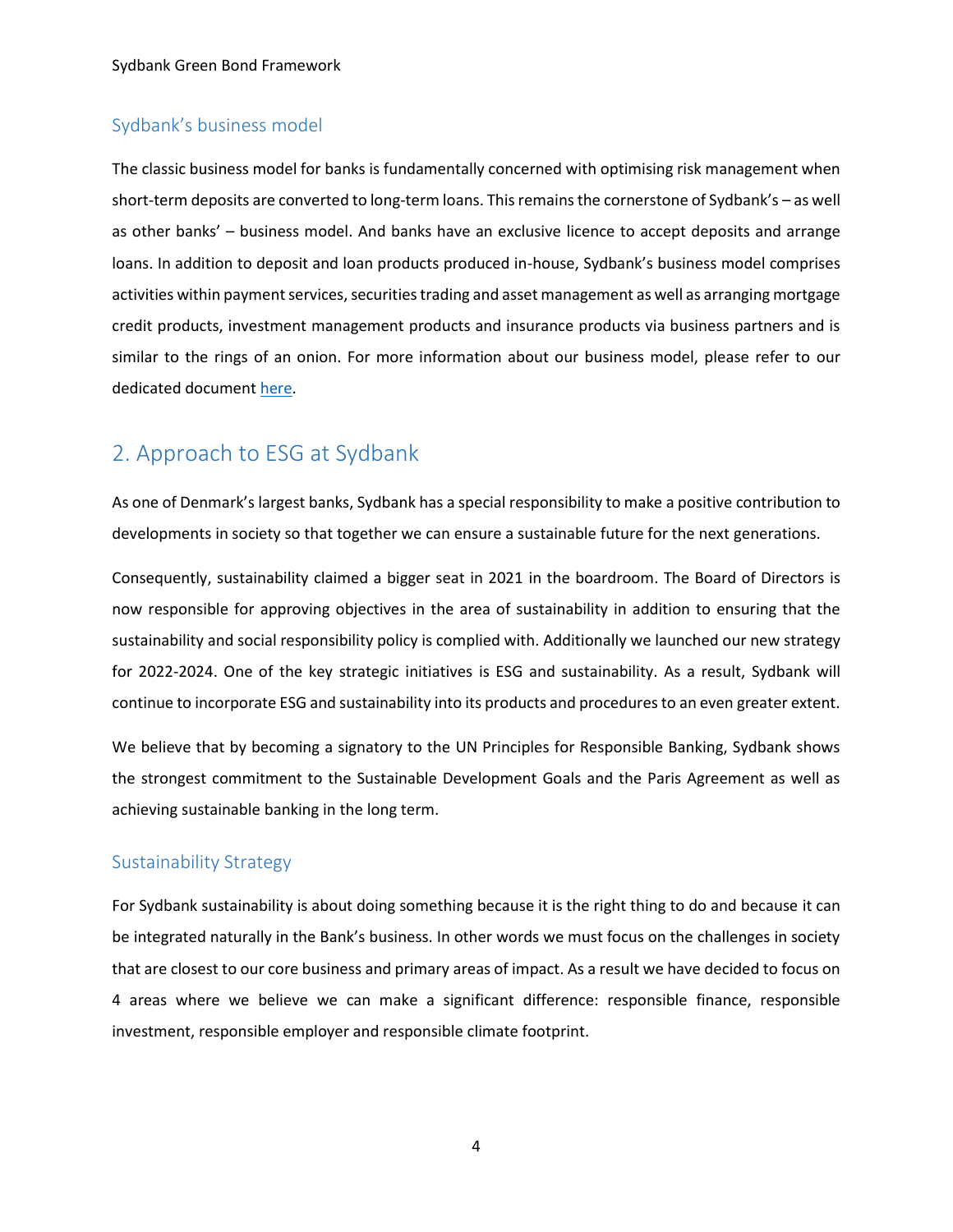| <b>Focus Area</b>             | <b>Overall Objective</b>                                                     |  |  |
|-------------------------------|------------------------------------------------------------------------------|--|--|
| <b>Responsible finance</b>    | To ensure that, through decency and systematic procedures, Sydbank is a      |  |  |
|                               | well-run and solid bank with a responsible approach to financing and         |  |  |
|                               | lending to the Bank's customers.                                             |  |  |
| <b>Responsible investment</b> | To make investments in a responsible and sustainable manner. Our             |  |  |
|                               | decisions will be made on a solid and updated basis where we analyse ESG     |  |  |
|                               | issues in terms of financial and business risks. We will be active owners in |  |  |
|                               | a constructive dialogue with the companies we invest in.                     |  |  |
| Responsible employer          | To provide a healthy and attractive work environment for our employees       |  |  |
|                               | that allows for professional skills development and further training.        |  |  |
| <b>Responsible climate</b>    | To be respectful of the environment in all aspects of its business and to    |  |  |
| footprint                     | make a positive difference in order to reach our own, national and global    |  |  |
|                               | climate targets. We optimise energy efficiency on an ongoing basis to        |  |  |
|                               | reduce the Bank's energy consumption and high priority is given to           |  |  |
|                               | ensuring transparent reporting of our consumption.                           |  |  |

## <span id="page-4-0"></span>Responsible Finance

Sydbank wants to be an active player in the sustainable transition. We wish to support our customers' sustainable transition and we work continuously to improve our sustainability data as data serves as the basis for the goals we want to set in the future. In 2021 we created the foundation for the integration of ESG risks and how to address them, for instance by providing training to our corporate account managers and reporting for the first time on the CO<sub>2</sub> footprint of the lending portfolio.

Reporting the carbon footprint of our loans and including an assessment of the ESG risks in the basis for decision-making as regards of lending are naturally limited by data availability and data quality. At Sydbank we are fully aware that the calculations and analyses made in the area of sustainability cannot be better than the data on which they are based. Even though we made significant headway with our data in 2021, there is still a way to go in regards to sustainability data.

For the coming year, our ambitions are clear: We want to continue our work on integrating ESG risks in credit risk management and capital planning and we strive to address ESG risks associated with individual corporate clients in connection with credit evaluation. In line with the carbon footprint assessment, we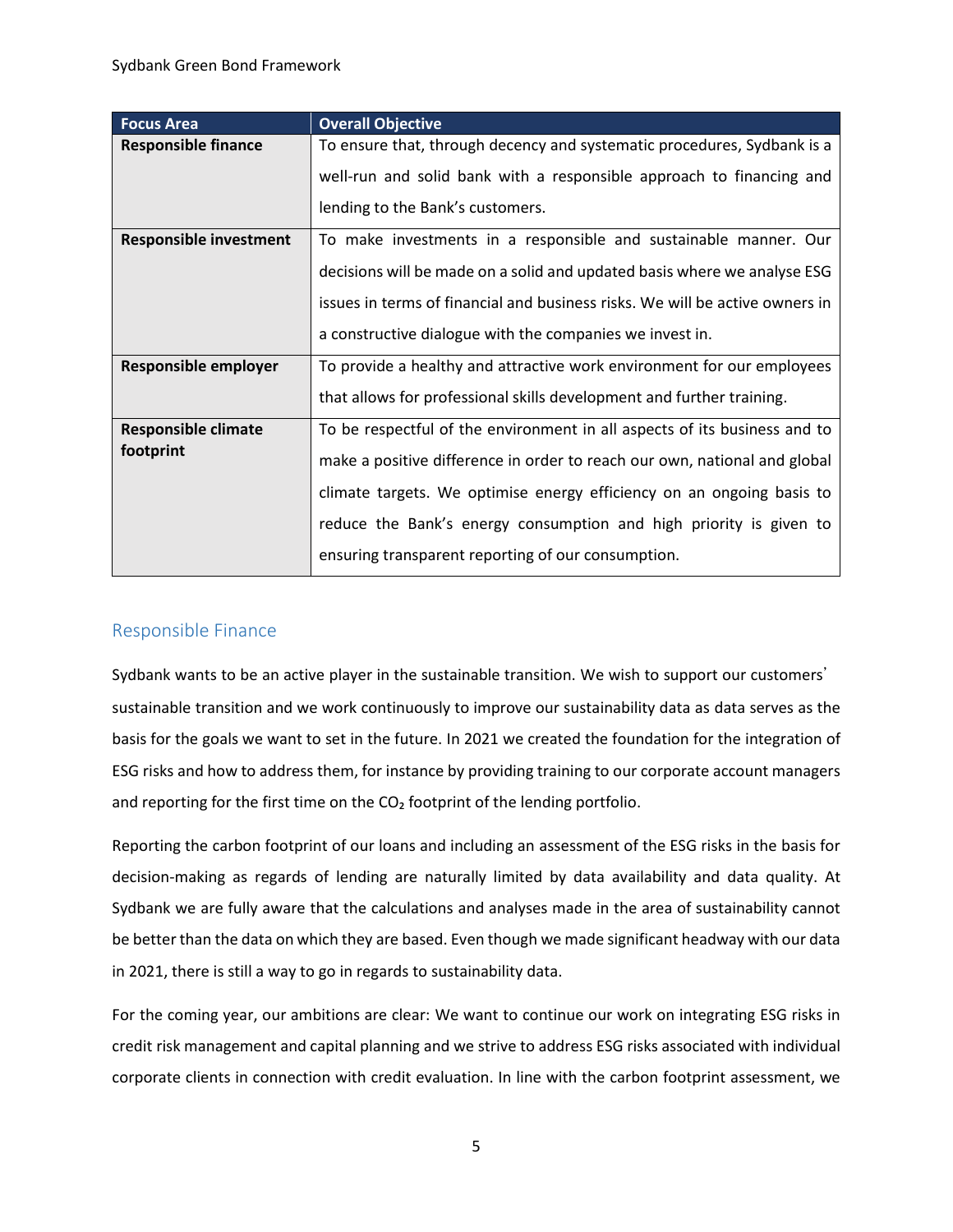plan to work on enhancing the underlying data and CO<sub>2</sub> calculations of the Bank's loans and to increase the volume of sustainable loans.

### <span id="page-5-0"></span>Reporting under the taxonomy regulation

In 2021 the EU taxonomy had a significant impact on our work regarding responsible finance. The final wording of the taxonomy was released in July 2021, which resulted in a relatively short implementation period as the taxonomy came into force on 1 January 2022. Sydbank has taken an active part in working groups across the sector in order to reach a common interpretation and understanding of the taxonomy.

From 1 January 2022 to 1 January 2024 the proportion of total assets eligible under the taxonomy will be reported and after this period the assets that align with the taxonomy. In the reporting of the Bank's proportion of total assets eligible under the taxonomy, the exposure to retail clients is calculated as regards car loans and home loans. With regard to the exposure to corporate clients reporting only applies to companies subject to the NFRD (Non-Financial Reporting Directive). A company is subject to the NFRD if it is listed and has more than 500 employees.

However mandatory reporting follows the reporting that companies have published and since the requirements do not apply to companies until 2022, data is not yet available from the individual companies. With regard to future reporting of the Bank's exposure to companies subject to the NFRD, the Bank expects to have available data from the individual companies.

## <span id="page-5-1"></span>Responsible investment and ESG integration

This strategic pillar is governed by the overall objective to make investments in a responsible and sustainable manner. Our decisions will be made on a solid and updated basis where we analyse ESG issues in terms of financial and business risks. We will be active owners in a constructive dialogue with the companies we invest in.

As a result, in 2021, targeted efforts were made to increase focus on the integration of ESG factors in our day-to-day investment processes. Our employees responsible for making the final investment decisions received access to even more ESG data. This led to 1,276 companies being monitored on an ongoing basis with regard to violations of international norms. In connection with non-sustainable conduct we visited or held meetings with companies 55 times.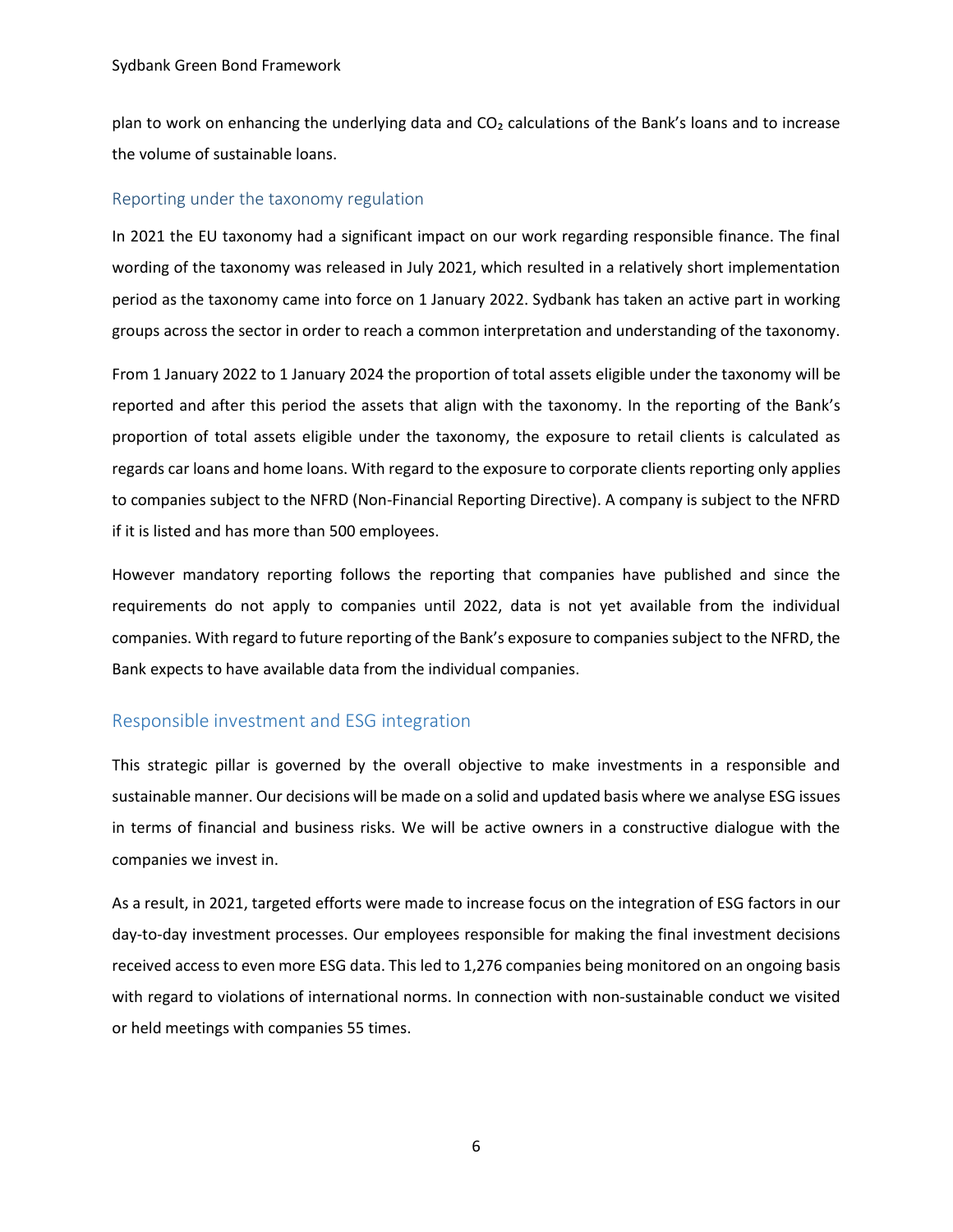## <span id="page-6-0"></span>Sydbank's ESG efforts – Investments

At Sydbank we will actively address the Paris Agreement by our above mentioned efforts to increase focus on the integration of ESG factors in our investment processes. We hope that this will enable us to a greater extent to actively select an investment – not just opt out. Within sustainable investment Sydbank is moving away from an exclusion-based approach to a more active and inclusion-based approach. The launch of the new global equity product with the Nordic Swan Ecolabel is a step towards more sustainable investment products where actively selecting a product based on its sustainability factors play a greater role.

#### **Screening and analysis**

- · Monitoring of ESG issues
- · Identification of sustainability risks
- · Sanctions countries
- · Exclusion of countries
- · Sector opt-outs (eg alcohol, tobacco, armaments and firearms and fossil fuels).

#### **Active ownership**

- · Dialoque with companies to promote sustainable development
- · Voting at companies' general meetings to promote sustainable development.

#### **Openness and transparency**

- · Reporting of ESG key figures
- $\cdot$  Reporting of our dialogue with companies and our voting
- · Reporting of specific ESG issues to customers.

We will actively address the Paris Agreement by setting concrete targets to reduce the carbon footprint of our overall share portfolios. Other types of investments will be added as soon as data and methods improve.

We wish to offer our customers an actual choice between 2 overall product strategies, with a common long-term target of 75% carbon reduction from 2021 to 2030 compared to global equity index MSCI All Country World Index.

- One group of products will allow a gradual average  $CO<sub>2</sub>$  reduction and the products will invest in companies transitioning from fossil fuels to renewable energy sources. In this context our sustainability efforts will involve reaping returns through expected future climate gains of companies' green transition activities.
- Another group of products will implement an immediate adaptation to the  $CO<sub>2</sub>$  target via a reduction of around 50% in 2021 and a further 25% over the next 10 years until 2030. The reduction will initially be achieved by opting out of sectors involved in fossil fuels. In the long term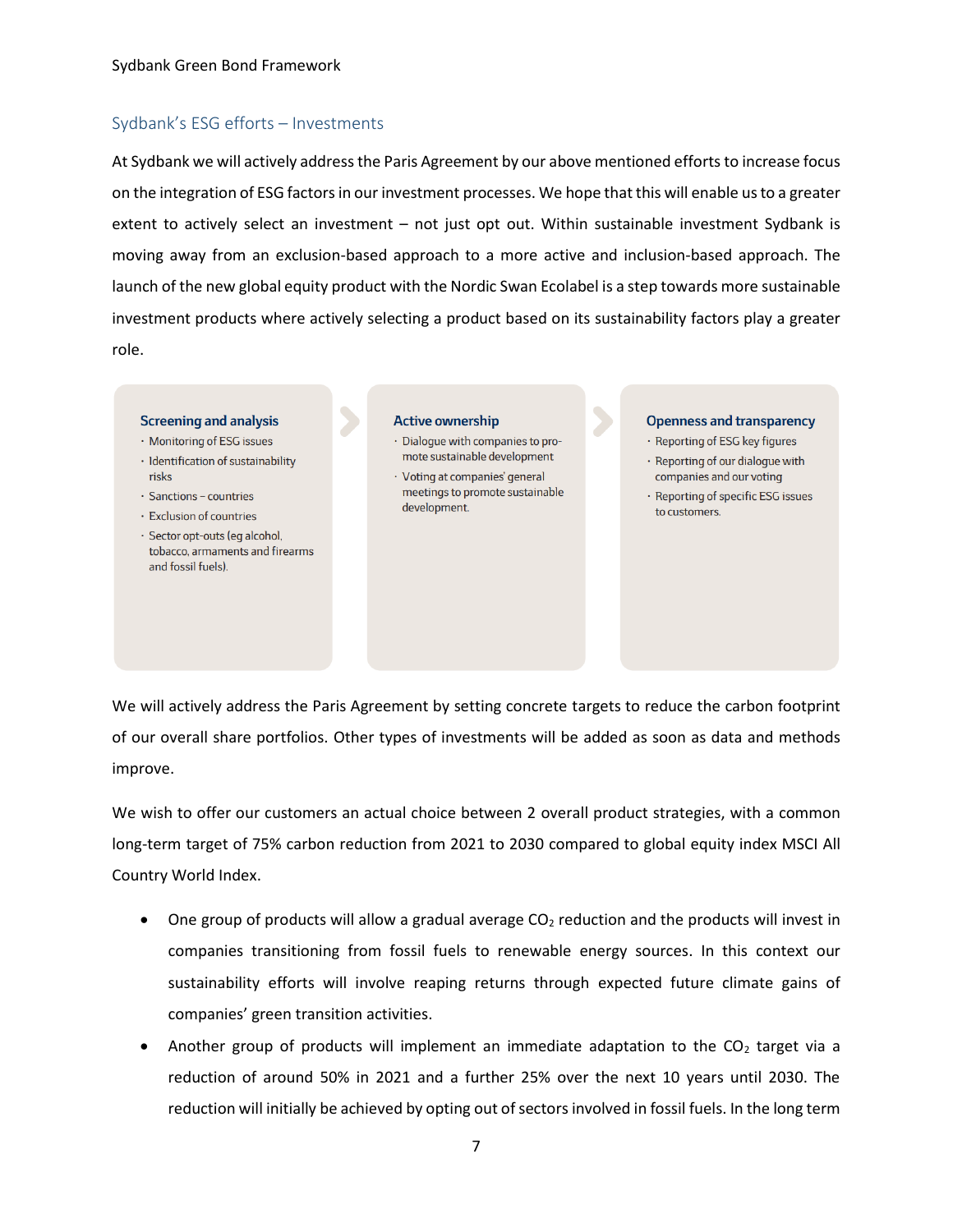reductions will be achieved by means of a targeted selection of companies reporting low  $CO<sub>2</sub>$ emissions.

#### <span id="page-7-0"></span>Sydbank's process – Engagement with companies

Active ownership is at the root of all Sydbank's investments. Being an active owner means for instance ensuring that there is continuous monitoring of violations of norms in our portfolio companies. Screening may also be carried out to determine whether companies are involved in different products and activities that are unacceptable in some investment strategies, e.g. tobacco, alcohol as well as the extraction or production of fossil fuels.

One crucial element in active ownership is constructive dialogue or engagement with a company's management. When we purchase shares we can express our position by voting at a company's general meetings. When we buy corporate bonds we decide whether we wish to support the financing of the company or not but we have no voting rights. In both cases dialogue is considered the central element in order to achieve the desired changes.

#### **Screening for violation** of norms

What do we examine?

- · Suspected violations of the UN **Global Compact**
- · Confirmed violations of norms and conventions
- · Severity of each individual situation
- · Who to engage in dialogue?
- · Where can we make a difference?

## **Engagement with** companies

- Who do we engage in dialoque?
- · We talk to all companies with confirmed or serious violations of norms

#### **ESG** integration

What happens next?

- · Inclusion of ESG factors in portfolio composition
- · Impact investing (eg green transition)
- · Reporting of specific ESG issues to customers.

### <span id="page-7-1"></span>Increased governance efforts

Sustainability is a subject that is increasingly addressed in the dialogue with our stakeholders. Consequently we made it a priority in 2021 to devote time and resources to offering all the Bank's employees basic training in sustainability. Some employee groups were given a deeper insight into and knowledge of sustainable issues of particular relevance to their jobs and several board members completed a training course in sustainability.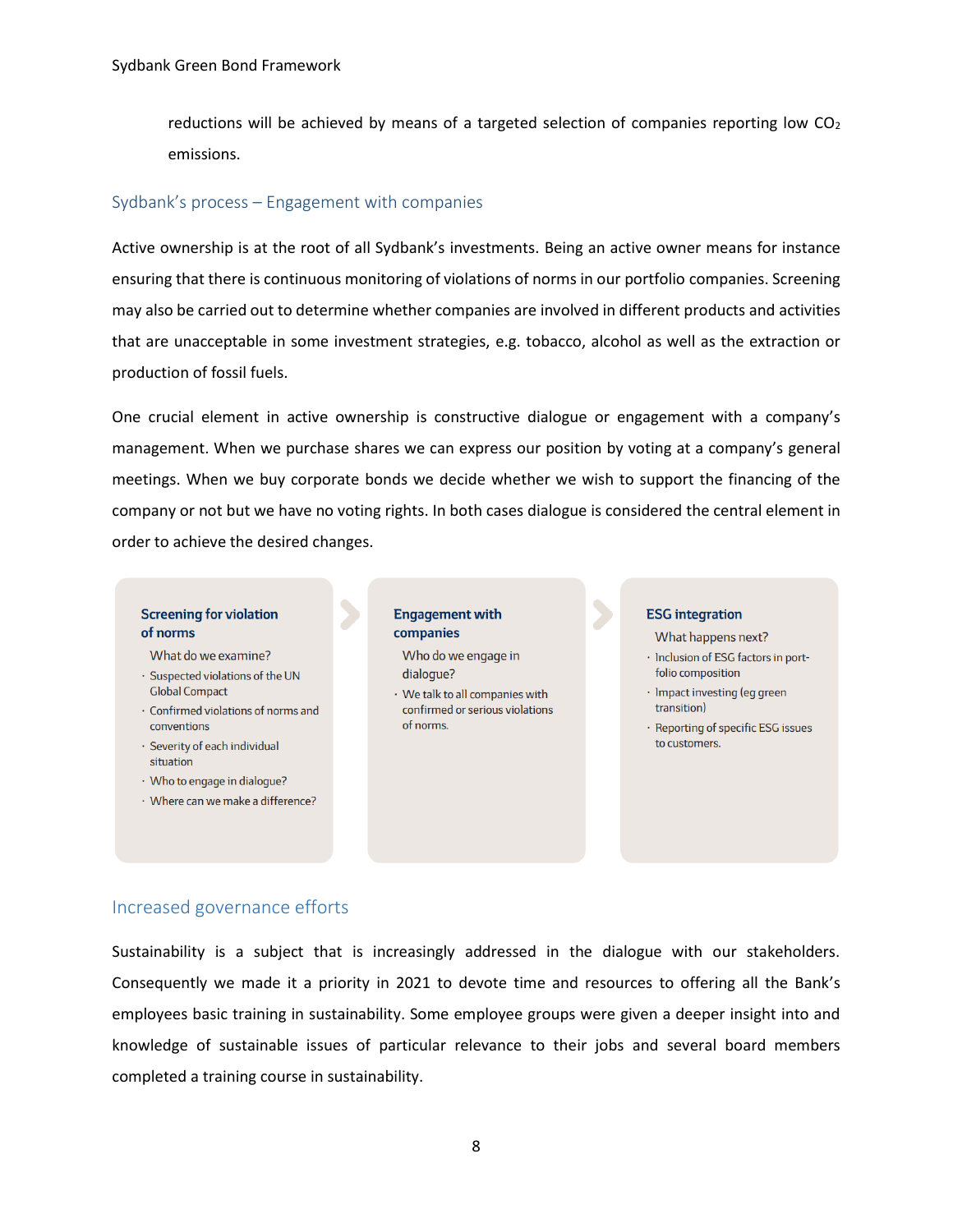In addition to our training efforts on employee level, we maintain strong governance structures which guide our holistic approach to CSR. Sydbank's Board of Directors is responsible for preparing and updating Sydbank's sustainability and social responsibility policy. By anchoring the responsibility at board level the Board of Directors is responsible for e.g. Sydbank's compliance with voluntary international endorsements, including the UN Principles for Responsible Banking. Furthermore the Board of Directors is responsible for approving and monitoring the Bank's objectives in the area. On a regular basis and at least once a year the Board of Directors considers whether the policy should be updated. The day-to-day activities concerning sustainability and social responsibility are carried out in the Bank's business units. These efforts are guided by a governance foundation comprising policies and codes related to the area of sustainability. Sydbank's sustainability and CSR forum evaluates and decides upon sustainability initiatives and guarantees internal dialogue and sparring on objectives for the Bank's 4 strategic focus areas.

The members of the forum include Sydbank's CEO as well as representatives from the Bank's relevant business units. The forum submits proposals to the Group Executive Management, which in turn informs the Board of Directors.

Further details of the Group policies relating to CSR and our sustainability efforts are available on the company website<sup>1</sup>.

## <span id="page-8-0"></span>Sustainable endorsements and levers

In order to strengthen Sydbank's sustainability and CSR efforts, the bank complies with a number of international and national initiatives, principles and guidelines. A few of these are described below.

- **UN SDGs:** Sydbank greatly respects the UN's efforts to establish a global partnership to work for a sustainable future. We work continuously to develop and implement measures that help to support the SDGs. Our sustainability efforts are related to 7 SDGs where our activities can make a difference.
- **UN Global Compact:** Sydbank joined the UN Global Compact in 2020 and as a result we became a part of a movement where more than 15,000 companies from 163 countries work for a better world. The UN Global Compact is a voluntary initiative and by giving our endorsement we as a company undertake to adhere to 10 principles. The principles focus on a company's social

<sup>1</sup> https://www.sydbank.com/about/csr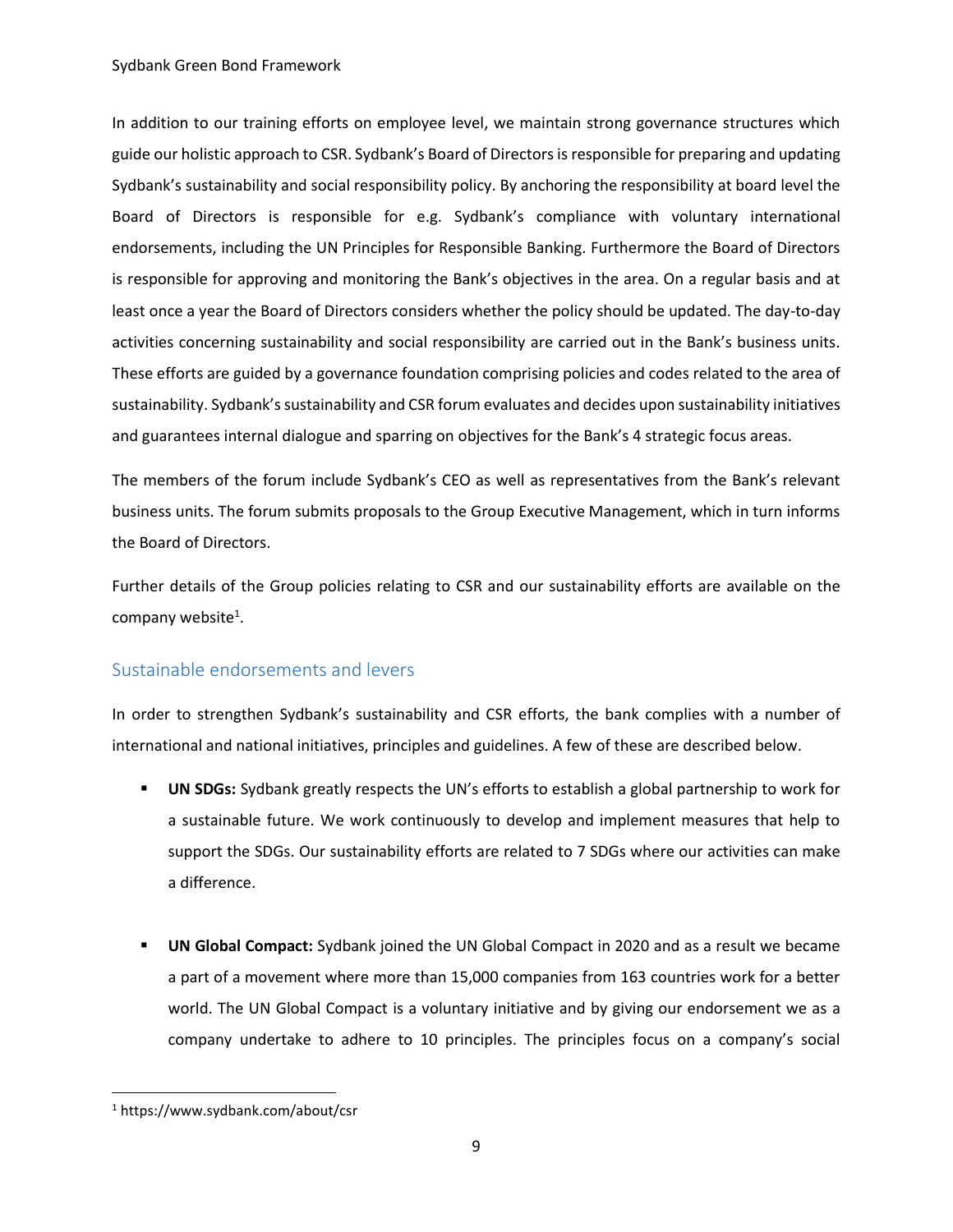responsibility and are based on international conventions and agreements. Our participation also requires us to report on how we comply with the principles and work for a better world. As a signatory Sydbank has the possibility to boost its CSR and sustainability efforts and at the same time send a clear message to the surrounding world that we take sustainability and social responsibility seriously.

▪ **UN Principles for Responsible Banking:** Sydbank signed the UN Principles for Responsible Banking at the end of 2020. The incorporation of the principles define the Bank's efforts to embed sustainability into the Bank's core business to a still greater extent. In 2021 Sydbank will report on its progress concerning the integration of the UN Principles for Responsible Banking for the first time. The table on page 56 in the Bank's CSR report shows the report on Sydbank's progress as regards integrating the principles. The table describes the foundation we built in  $2021 - a$ foundation to support the proper integration of the principles.

In addition to the above endorsements Sydbank continues to comply with and support the UN Principles for Responsible Investment, the Paris Agreement, the OECD Guidelines for Multinational Enterprises and ILO conventions on dignity of workers.

## <span id="page-9-0"></span>3. Rationale for Issuance

Sydbank is one of Denmark's largest banks and our role in society involves a special responsibility to make a positive contribution to developments. The advice we provide contributes to improving big and small financial decisions by companies and private persons. As such, Sydbank aims to offer a range of products that promote sustainable investment and behaviour.

To demonstrate Sydbank's commitment to sustainability, we have established a Green Bond Framework to fully align our funding strategy with our sustainability commitments within this Framework and to provide investors in Sydbank debt instruments with an opportunity to support this vision.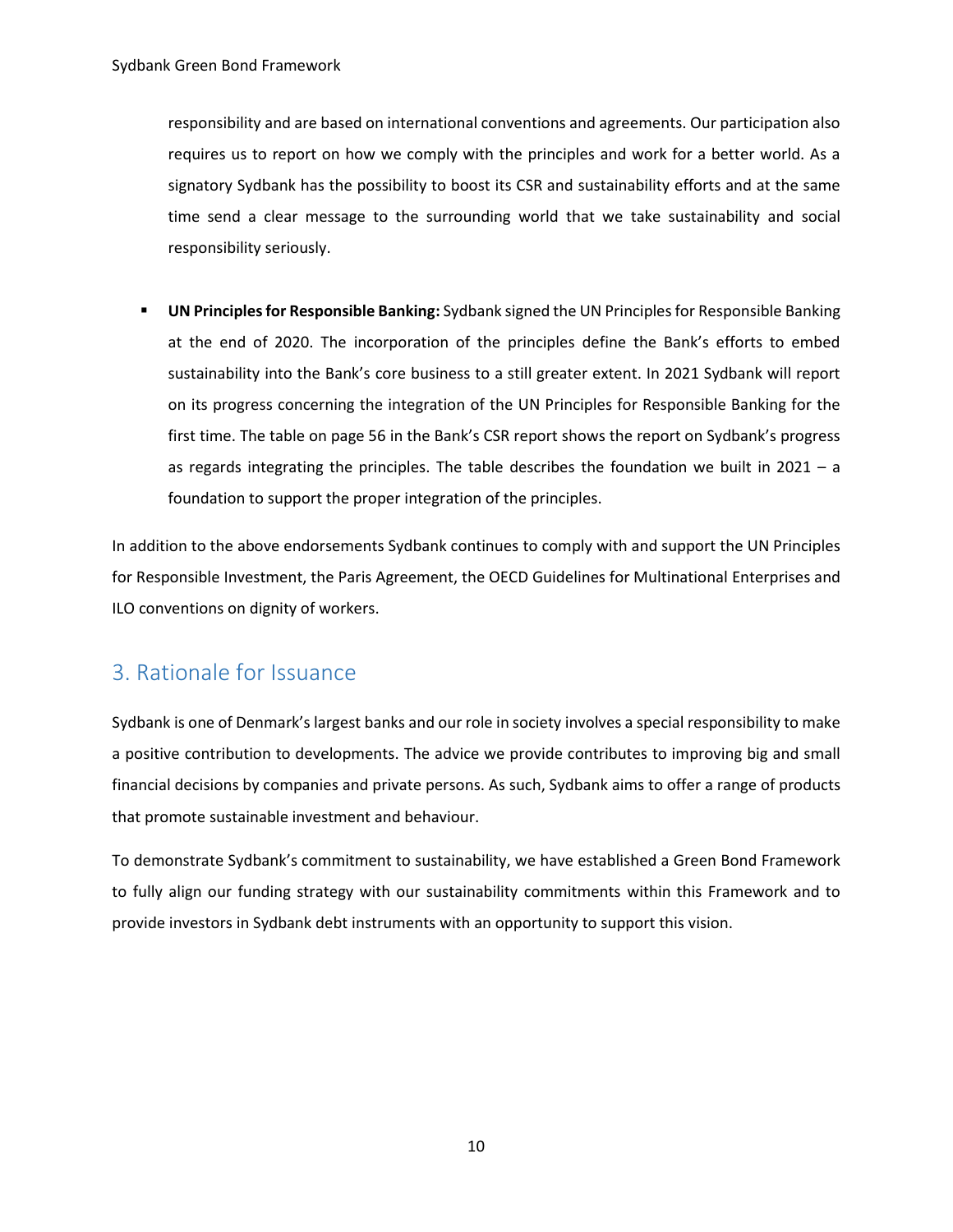## <span id="page-10-0"></span>4. Alignment with voluntary market standards

The Green Bond Principles, as published by the International Capital Market Association (ICMA), are a set of voluntary guidelines that recommend transparency and disclosure and promote integrity in the development of the green bond market by clarifying the approach for issuing such bonds. The Sydbank Green Bond Framework follows the Green Bond Principles (GBP) 2021<sup>2</sup>, which provide guidance in the form of four core components:

- 1. Use of Proceeds
- 2. Process for Project Evaluation and Selection
- 3. Management of Proceeds
- 4. Reporting

Sydbank also follows the key recommendations of the Principles with regards to External Review and has taken into account the 'EU Taxonomy' on environmentally-sustainable economic activities in determining eligible Uses of Proceeds.

For any Green Bond issued by Sydbank, these four core components will be applied subject to and in accordance with this Green Bond Framework, as amended from time to time.

This Framework may be updated from time to time to ensure continued alignment with voluntary market practices, emerging standards and classification systems, including for example the developing EU Taxonomy and EU Green Bond Standard<sup>4</sup>. Sydbank will aim to obtain an updated or new SPO in case this Framework is significantly updated.

## <span id="page-10-1"></span>4.1 Use of Proceeds

Sydbank will allocate an amount equal to the net proceeds of any Green Bond to finance or re-finance eligible green expenditures. The primary use of proceeds are allocated within Denmark and Germany.

An overview of the eligible green expenditures can be found below, which shows how the green expenditures relate to GBP categories. Sydbank intends to allocate an amount equal to the net proceeds raised by the issuance to the Eligible Activities (i) where financing has taken place within a 36-month period preceding the date of the issuance of, and/or (ii) where financing takes place within a 36-month period following the date of issuance.

<sup>2</sup> [Green Bond Principles](https://www.icmagroup.org/assets/documents/Sustainable-finance/2021-updates/Green-Bond-Principles-June-2021-100621.pdf)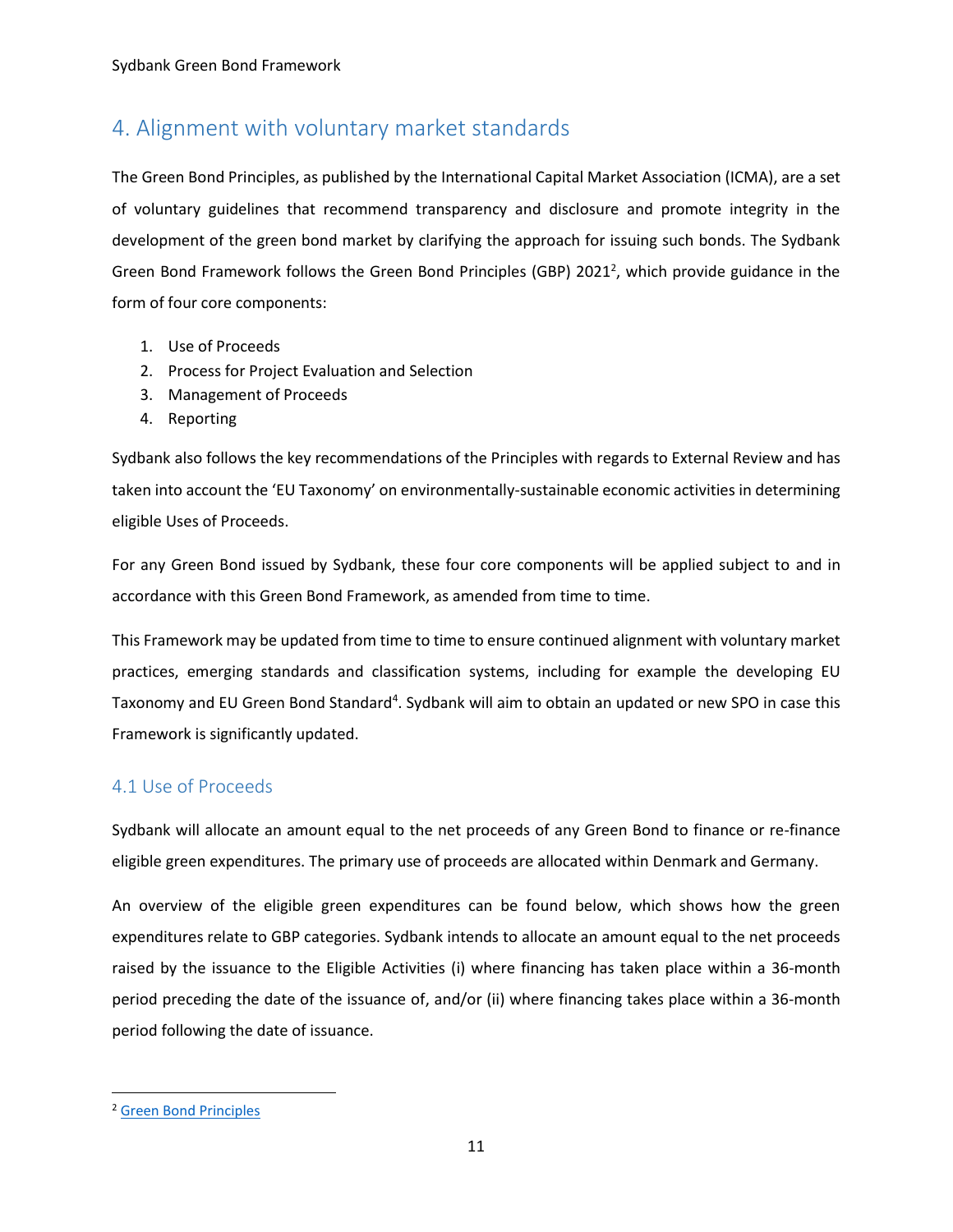| <b>Green Bond</b>          | Eligibility Criteria and Example projects                                                                                                                                                                                                                                                                                                                                                                                                                                                                                                                                                                                                                                                                                                                                                                                                                                                                                                                                                                                                                                                                                                                                                                                                                                                                                                                                                                                                                                                   | Indicative metrics                       | <b>SDG</b>                         |
|----------------------------|---------------------------------------------------------------------------------------------------------------------------------------------------------------------------------------------------------------------------------------------------------------------------------------------------------------------------------------------------------------------------------------------------------------------------------------------------------------------------------------------------------------------------------------------------------------------------------------------------------------------------------------------------------------------------------------------------------------------------------------------------------------------------------------------------------------------------------------------------------------------------------------------------------------------------------------------------------------------------------------------------------------------------------------------------------------------------------------------------------------------------------------------------------------------------------------------------------------------------------------------------------------------------------------------------------------------------------------------------------------------------------------------------------------------------------------------------------------------------------------------|------------------------------------------|------------------------------------|
| Principles                 |                                                                                                                                                                                                                                                                                                                                                                                                                                                                                                                                                                                                                                                                                                                                                                                                                                                                                                                                                                                                                                                                                                                                                                                                                                                                                                                                                                                                                                                                                             |                                          | alignment                          |
| <b>Eligible Category</b>   |                                                                                                                                                                                                                                                                                                                                                                                                                                                                                                                                                                                                                                                                                                                                                                                                                                                                                                                                                                                                                                                                                                                                                                                                                                                                                                                                                                                                                                                                                             |                                          |                                    |
|                            |                                                                                                                                                                                                                                                                                                                                                                                                                                                                                                                                                                                                                                                                                                                                                                                                                                                                                                                                                                                                                                                                                                                                                                                                                                                                                                                                                                                                                                                                                             |                                          |                                    |
| Renewable<br><b>Energy</b> | Financing and lending to:                                                                                                                                                                                                                                                                                                                                                                                                                                                                                                                                                                                                                                                                                                                                                                                                                                                                                                                                                                                                                                                                                                                                                                                                                                                                                                                                                                                                                                                                   | Greenhouse<br>$\bullet$<br>gas emissions |                                    |
|                            | The construction, development, acquisition, maintenance,<br>٠<br>and operation of renewable energy projects, including Solar<br>and Wind power.<br>The construction, development, acquisition, maintenance,<br>٠<br>and operation of Green Hydrogen and Power-to-X, biogas,<br>biofuel (with life-cycle emissions at least 65% lower than<br>relevant fossil-fuel baseline), electricity and combined Heat<br>and Power (CHP) from biomass with a direct emissions<br>threshold of 100gCO <sub>2</sub> /kWh or less, where the activities are<br>located in EU countries.<br>Companies that produce biogas, biofuel (with life-cycle<br>$\bullet$<br>emissions at least 65% lower than relevant fossil-fuel<br>baseline), electricity and combined Heat and Power (CHP)<br>from biomass with a direct emissions threshold of<br>100gCO <sub>2</sub> /kWh or less; or hydrogen and Power-to-X using<br>electrolysis technology, where (i) electricity with average<br>carbon intensity at or below 100gCO <sub>2</sub> e/kWh, and/or (ii)<br>hydrogen with direct CO <sub>2</sub> emissions at or below 5.8tCO <sub>2</sub> -e/t-<br>hydrogen are considered eligible.<br>Where allocation opportunities based on the above eligibility<br>criteria are not readily identifiable, Sydbank may apply the<br>following additional eligibility criteria:<br>Transmission <sup>3</sup> , and energy storage.<br>$\bullet$<br>Supporting industry <sup>4</sup> to wind power or solar power or as | avoided<br>(tonnes/year)                 |                                    |
| <b>Green Buildings</b>     | described above are considered eligible.<br>Financing and lending to the development, construction,                                                                                                                                                                                                                                                                                                                                                                                                                                                                                                                                                                                                                                                                                                                                                                                                                                                                                                                                                                                                                                                                                                                                                                                                                                                                                                                                                                                         | Greenhouse<br>$\bullet$                  | <b>7</b> AFFORDABLE AND            |
|                            | acquisition, maintenance, refurbishment and operation of<br>commercial & residential real estate in Denmark and Germany,<br>achieving the following specified environmental/energy                                                                                                                                                                                                                                                                                                                                                                                                                                                                                                                                                                                                                                                                                                                                                                                                                                                                                                                                                                                                                                                                                                                                                                                                                                                                                                          | gas savings<br>(tonnes/year)<br>Energy   |                                    |
|                            | performance levels:                                                                                                                                                                                                                                                                                                                                                                                                                                                                                                                                                                                                                                                                                                                                                                                                                                                                                                                                                                                                                                                                                                                                                                                                                                                                                                                                                                                                                                                                         | savings<br>(GWh/year)                    | SUSTAINABLE CITY<br>AND COMMUNITIE |

<sup>&</sup>lt;sup>3</sup> Where transmission infrastructure is dedicated to renewable energy only, 100% of the lending asset will be eligible for allocation, where transmission infrastructure is not solely dedicated to transmission of renewable energy, the allocation will be pro-rated based on the annual average proportion of the electricity delivered to the relevant national grid which is deemed as 'renewable', by reference to official statistics.

<sup>&</sup>lt;sup>4</sup> Supporting industry is defined by manufacturing, installation and repair.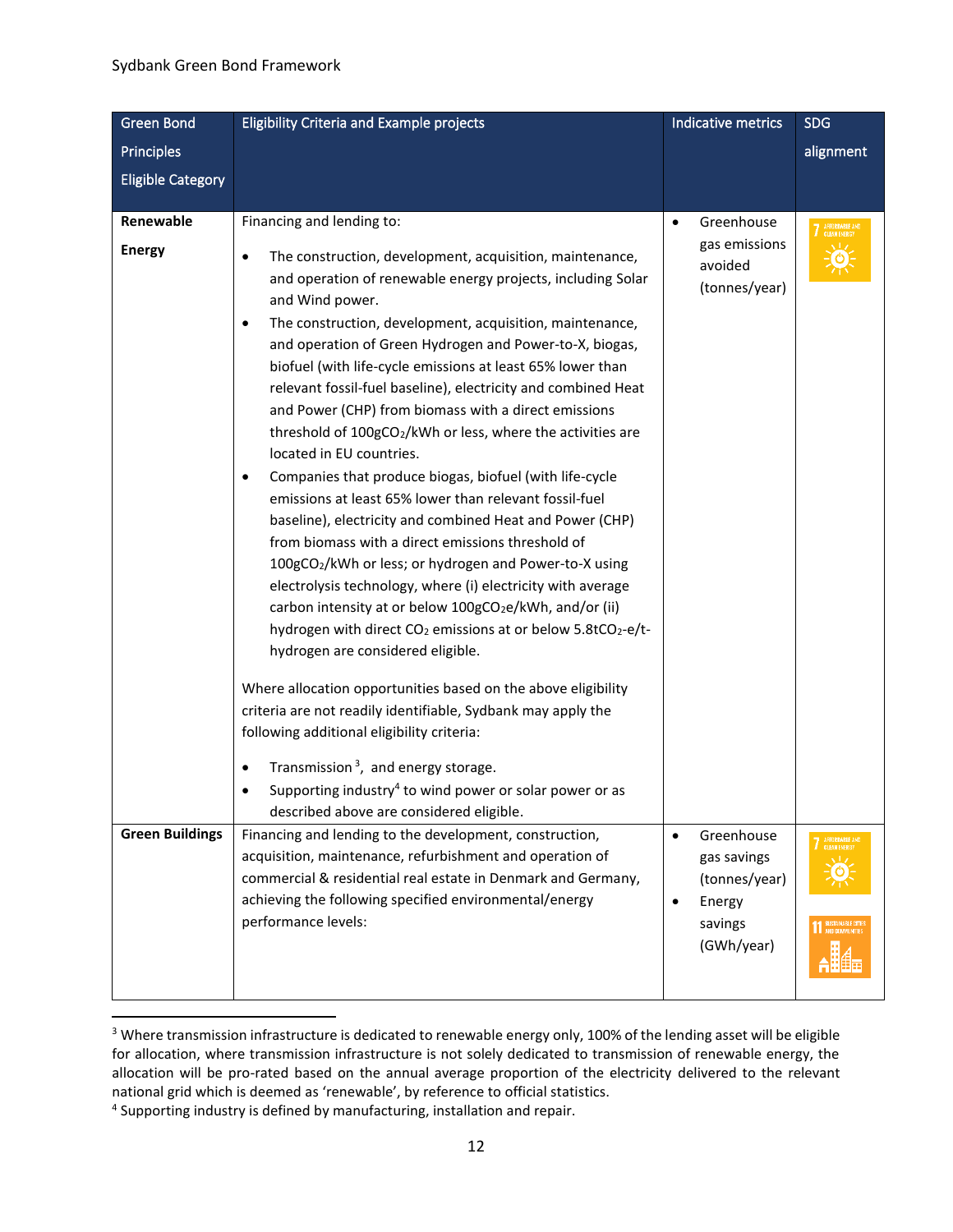| LEED <sup>5</sup> Platinum or Gold, BREEAM <sup>6</sup> Outstanding or Excellent<br>$\bullet$ |  |
|-----------------------------------------------------------------------------------------------|--|
| or any equivalent energy efficiency rating (e.g. DGNB "Gold",                                 |  |
| HQE "Excellent" or higher level of certification).                                            |  |
| For buildings built before 31 December 2020, the building<br>$\bullet$                        |  |
| has at least an Energy Performance Certificate (EPC) class<br>$'A^{\prime 7}$ .               |  |
| The building is within the top 15% of the national or regional<br>$\bullet$                   |  |
| building stock, expressed as operational Primary Energy<br>Demand <sup>8</sup> .              |  |
| Primary Energy Demand is at least 10% lower than the<br>$\bullet$                             |  |
| threshold set for the nearly zero-energy building (NZEB)                                      |  |
| requirements in national measures implementing Directive                                      |  |
| 2010/31/EU of the European Parliament and of the Council <sup>9</sup> .                       |  |
| Building refurbishment where a 30% improvement in<br>$\bullet$                                |  |
| Primary Energy Demand is achieved <sup>10</sup> .                                             |  |
| Buildings (located in Denmark and Germany) with energy<br>$\bullet$                           |  |
| label (EPC) A and B.                                                                          |  |
| Lending to the for energy refurbishment and renovation of<br>$\bullet$                        |  |
| existing buildings which is solely earmarked to energy                                        |  |
| improvements is considered eligible green lending.                                            |  |
| (Activities include, but are not restricted to installation of                                |  |
| cavity wall, roof and/or floor insulation, heat pump, infrared                                |  |
| panels, solar boilers and solar panels, installing energy-                                    |  |
| efficient frames and doors and 'double glazing' or HR ++                                      |  |
| glazing).                                                                                     |  |

<sup>5</sup> <https://www.usgbc.org/leed>

<sup>6</sup> <https://www.breeam.com/>

<sup>&</sup>lt;sup>7</sup> As per EU Taxonomy Technical Screening Criteria[: https://ec.europa.eu/finance/docs/level-2-measures/taxonomy](https://ec.europa.eu/finance/docs/level-2-measures/taxonomy-regulation-delegated-act-2021-2800-annex-1_en.pdf)[regulation-delegated-act-2021-2800-annex-1\\_en.pdf](https://ec.europa.eu/finance/docs/level-2-measures/taxonomy-regulation-delegated-act-2021-2800-annex-1_en.pdf)

<sup>8</sup> As per EU Taxonomy Technical Screening Criteria[: https://ec.europa.eu/finance/docs/level-2-measures/taxonomy](https://ec.europa.eu/finance/docs/level-2-measures/taxonomy-regulation-delegated-act-2021-2800-annex-1_en.pdf)[regulation-delegated-act-2021-2800-annex-1\\_en.pdf](https://ec.europa.eu/finance/docs/level-2-measures/taxonomy-regulation-delegated-act-2021-2800-annex-1_en.pdf)

<sup>&</sup>lt;sup>9</sup> As per EU Taxonomy Technical Screening Criteria[: https://ec.europa.eu/finance/docs/level-2-measures/taxonomy](https://ec.europa.eu/finance/docs/level-2-measures/taxonomy-regulation-delegated-act-2021-2800-annex-1_en.pdf)[regulation-delegated-act-2021-2800-annex-1\\_en.pdf](https://ec.europa.eu/finance/docs/level-2-measures/taxonomy-regulation-delegated-act-2021-2800-annex-1_en.pdf)

<sup>&</sup>lt;sup>10</sup> As per EU Taxonomy Technical Screening Criteria: [https://ec.europa.eu/finance/docs/level-2](https://ec.europa.eu/finance/docs/level-2-measures/taxonomy-regulation-delegated-act-2021-2800-annex-1_en.pdf) [measures/taxonomy-regulation-delegated-act-2021-2800-annex-1\\_en.pdf](https://ec.europa.eu/finance/docs/level-2-measures/taxonomy-regulation-delegated-act-2021-2800-annex-1_en.pdf)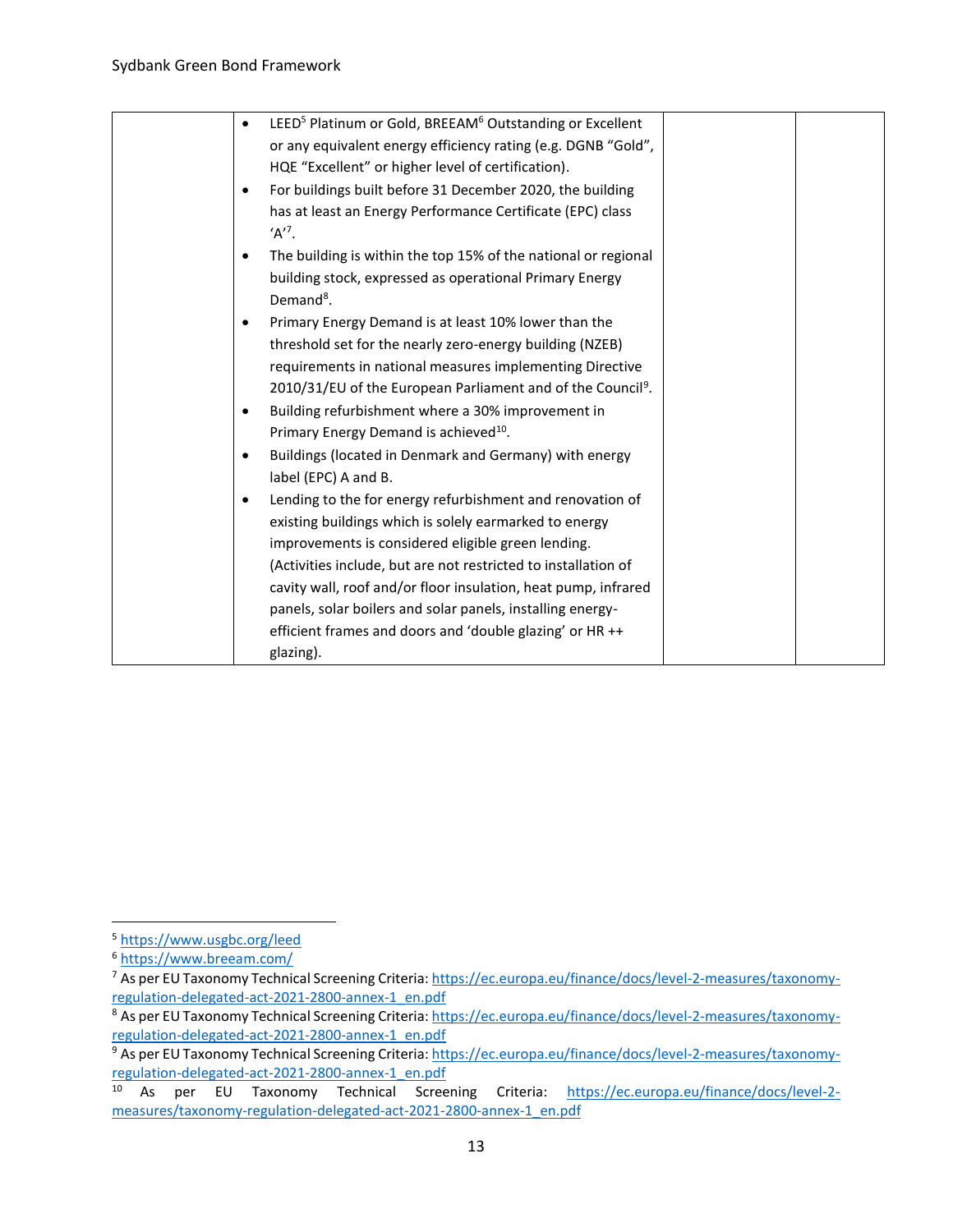| Clean                | Financing and lending to:                                                                                                                                                                                                                                                                                                                                                                                                                                                                                                                                                                                                                                                                                                                                                                                                                                                                                                    |           | Greenhouse                   |                               |
|----------------------|------------------------------------------------------------------------------------------------------------------------------------------------------------------------------------------------------------------------------------------------------------------------------------------------------------------------------------------------------------------------------------------------------------------------------------------------------------------------------------------------------------------------------------------------------------------------------------------------------------------------------------------------------------------------------------------------------------------------------------------------------------------------------------------------------------------------------------------------------------------------------------------------------------------------------|-----------|------------------------------|-------------------------------|
| Transportation       | The development, construction, acquisition,<br>maintenance, and operation of infrastructure (e.g. BEV<br>charging stations) and vehicles for zero direct emissions<br>transportation of passengers and freight (e.g. light rail<br>transit, metro, trams, trolleybuses, buses, rail, electric<br>vehicle charging stations, electricity grid connection<br>upgrades and hydrogen fuelling stations).<br>Low emission freight transport vehicles are considered<br>$\bullet$<br>eligible when they have an emission threshold below<br>25gCO <sub>2</sub> /t-km. Passenger transport vehicles, including<br>buses, trains and ferries with direct emissions below<br>50gCO2/km until 2025 is considered eligible.                                                                                                                                                                                                             |           | gas savings<br>(tonnes/year) |                               |
| Sustainable use      | Sydbank may provide financing to the sustainable management                                                                                                                                                                                                                                                                                                                                                                                                                                                                                                                                                                                                                                                                                                                                                                                                                                                                  | $\bullet$ | % Certified                  | <b>6</b> CLEAN WATER          |
| of natural           | of natural resources e.g. certified agriculture, forestry or fishery.                                                                                                                                                                                                                                                                                                                                                                                                                                                                                                                                                                                                                                                                                                                                                                                                                                                        |           | production                   |                               |
| resources            | Eligible certifications include:                                                                                                                                                                                                                                                                                                                                                                                                                                                                                                                                                                                                                                                                                                                                                                                                                                                                                             |           |                              |                               |
|                      | EU and/or Danish organic certified agriculture, excluding<br>financing of livestock activities.<br>Forestry certifications include the Forest Stewardship<br>Council (FSC) and the Programme for the Endorsement<br>of Forest Certification (PEFC).<br>Sustainable fisheries and aquaculture certifications<br>include Marine Stewardship Council (MSC) and by<br>Aquaculture Stewardship Council (ASC).                                                                                                                                                                                                                                                                                                                                                                                                                                                                                                                     |           |                              | <b>15</b> UFE                 |
| <b>Recycling and</b> | Financing to promote sustainable production and circular                                                                                                                                                                                                                                                                                                                                                                                                                                                                                                                                                                                                                                                                                                                                                                                                                                                                     | $\bullet$ | Greenhouse                   | CLEAN WATER<br>AND SANITATION |
| sustainable          | economy through lending to:                                                                                                                                                                                                                                                                                                                                                                                                                                                                                                                                                                                                                                                                                                                                                                                                                                                                                                  |           | gas savings                  |                               |
| production           | Recycling facilities are considered eligible.<br>Companies or activities that significantly lower pollutants<br>into land, water or air are considered eligible.<br>Activities or companies that engage in water purification.<br>In cases where water purification and supply of<br>sustainable water are entangled, the companies are<br>considered eligible.<br>Material recycling facilities for segregation and sortation<br>of recyclable materials from municipal waste streams.<br>Combined heat and power (CHP) generation from<br>municipal solid waste where plastic, recyclable and/or<br>hazardous materials are separated prior incineration.<br>Activities leading to significant lower emissions of<br>pollutants into air, water or land, as compared to a<br>situation without the activity. Pollution prevention and<br>control related to burning, extraction or refining of fossil<br>fuel is excluded. |           | (tonnes/year)                | 15 UFE                        |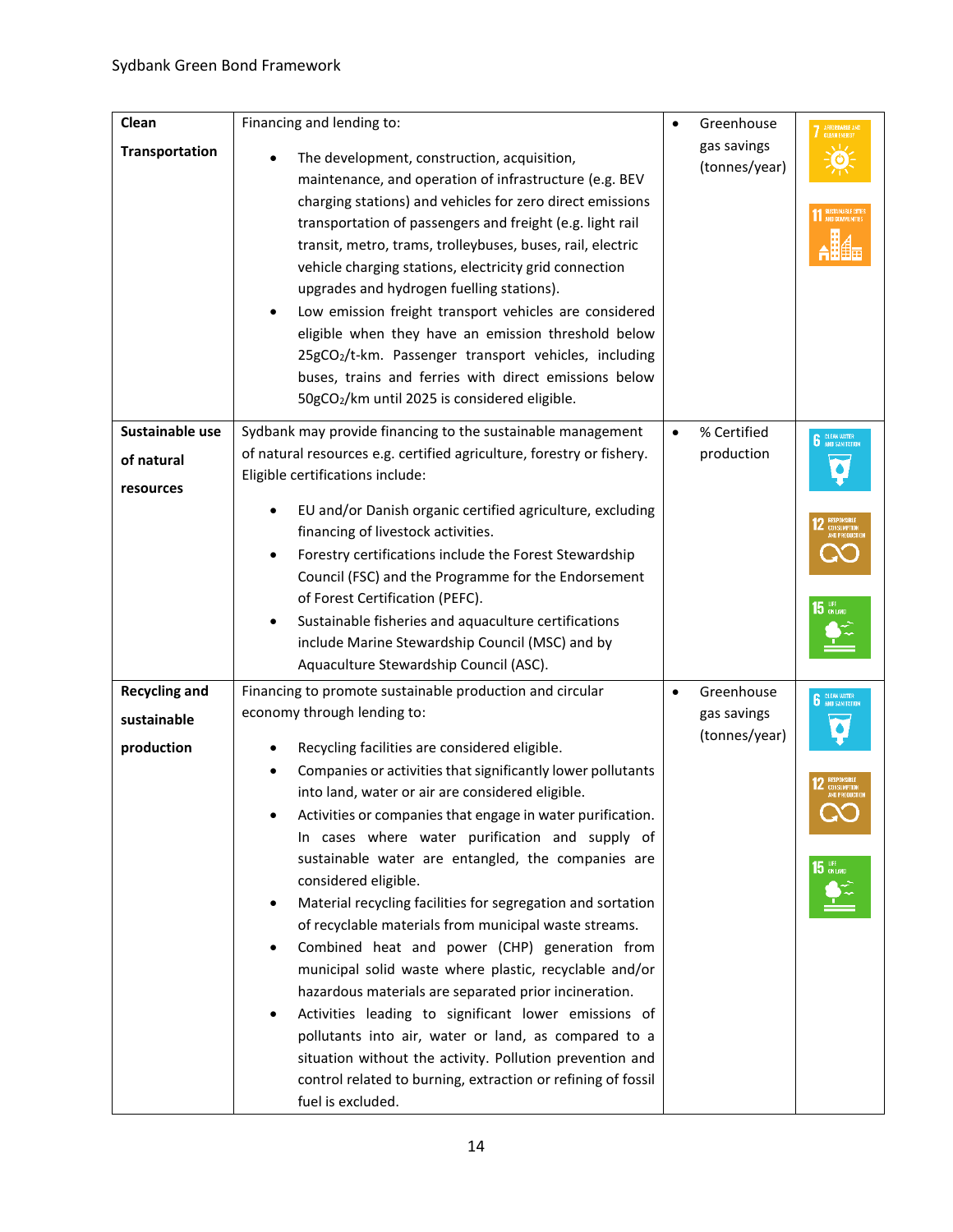### <span id="page-14-0"></span>4.1.1 Exclusions

Allocations within this Green Bond Framework will be made strictly in accordance with the Use of Proceeds requirements as specified above. For the avoidance of doubt, no allocations based on this Framework will be made to activities in the fossil fuel, nuclear, defence, weapon, mining alcohol, tobacco or gambling industries.

## <span id="page-14-1"></span>4.2 Process for Project Evaluation & Selection

To ensure that allocations are made to Eligible Green companies or activities as specified above, Sydbank hasintegrated its project selection and evaluation processes into its existing Credit Committee. The Credit Committee makes decisions in the operational interpretation of general and specific credit policy matters. The Credit Committee reviews credit cases granted by the Executive Board and Credit as well as credit recommendations to the Board of Directors, including deciding whether the cases are in accordance with the bank's credit policy, credit rules and considers the risk, price and possible commitment follow-up.

The Credit Committee will be assigned the following responsibilities:

- Ensuring the proposed Eligible Green Investments and Projects are aligned with the categories as specified in the Use of Proceeds section above, and approving any proposed changes in the event that the Project(s) no longer meet the eligibility criteria (e.g. following divestment, liquidation, technology switch, concerns regarding alignment of underlying activity with eligibility criteria etc.).
- Reviewing and approving allocation and where relevant, impact reports, where suitable data is available.
- Reviewing and approving any proposed updates to this Green Bond Framework because of expansions to the list of Eligible Categories and new market developments (such as the introduction of the EU Green Bond Standards) on a best effort basis and oversee its implementation.

The Credit Committee comprises among others the following senior leadership representatives:

- Deputy Group Chief Executive, Bjarne Larsen
- Head of Credits, Stig Westergaard
- Head of Corporate Banking & Finance, Steen Streubel Hansen
- Head of Corporate Credit managers, Jens Lund-Hansen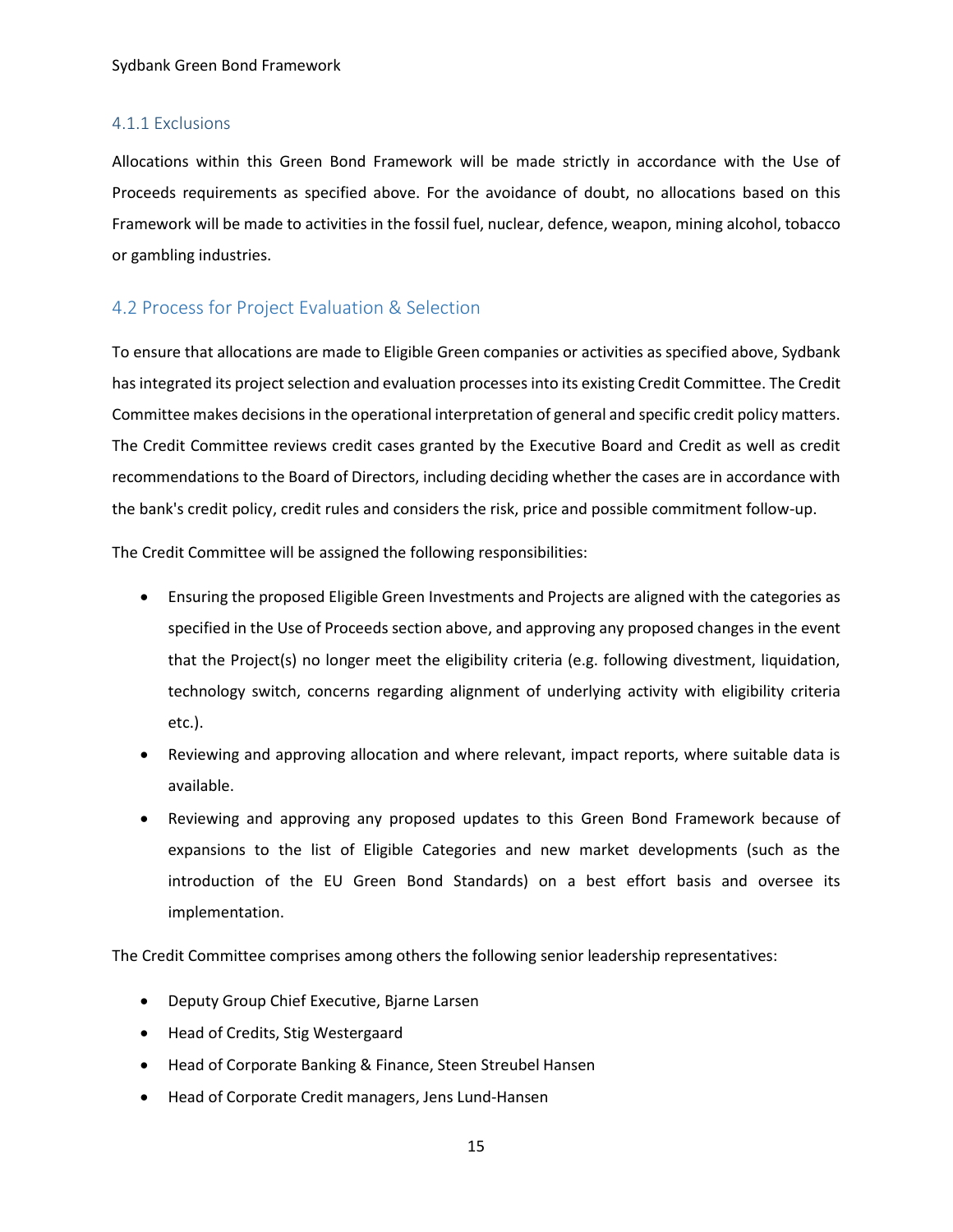The Committee meet on a weekly basis to perform their duties. Going forward the review of proposed allocations and assurance of these being made in line with the specified criteria above will be handled as part of the committees' operational procedures.

Sydbank, on a best effort basis, intends that all selected Eligible Assets comply with official national and international standards and local laws and regulations on a best effort basis. It is part of the transaction approval process of Sydbank to determine whether all activities comply with internal environmental and social standards.

Sydbank is aware of the fact the EU Taxonomy and the EU Green Bond Standard require that Eligible Green Assets should not only contribute to at least one of the EU Environmental Objectives, but should also do no significant harm (DNSH) to any other EU Environmental Objective. Sydbank's due-diligence processes support the mitigation of environmental and social risks potentially associated with the Eligible Green Assets through their basis in supporting compliance with national and international legislation. During 2021, we have extended the Bank's industry analysis to include ESG risks at industry level and trained our corporate account managers to address ESG risks in connection with credit evaluation. In line with Danish local legislation, we are assessing any future financing and lending exposure against pre-defined ESG criteria. Furthermore, we are currently undergoing an ESG evaluation of Sydbank's existing loan books. Further information on how we currently address ESG risks and what we are planning to further strengthen our risk assessment can be found in our CSR report $^{11}$ .

## <span id="page-15-0"></span>4.3 Management of Proceeds

The Green Bond proceeds will be managed by Sydbank in a portfolio approach. Sydbank will allocate an amount equivalent to the proceeds from the Green Bonds to an Eligible Asset Portfolio, selected in accordance with the use of proceeds criteria and evaluation and selection process presented above.

Sydbank will strive, over time, to achieve a level of allocation for the Eligible Asset Portfolio which, after adjustments for intervening circumstances matches or exceeds the balance of net proceeds from its outstanding Green Bonds. Additional Eligible Assets will be added to our Eligible Asset Portfolio to the extent required to ensure that the net proceeds from outstanding Green Bonds will be allocated to Eligible Assets.

<sup>&</sup>lt;sup>11</sup> [CSR Report;](https://ipaper.ipapercms.dk/Sydbank/regnskaber-2021/csr-report-2021/) p.21f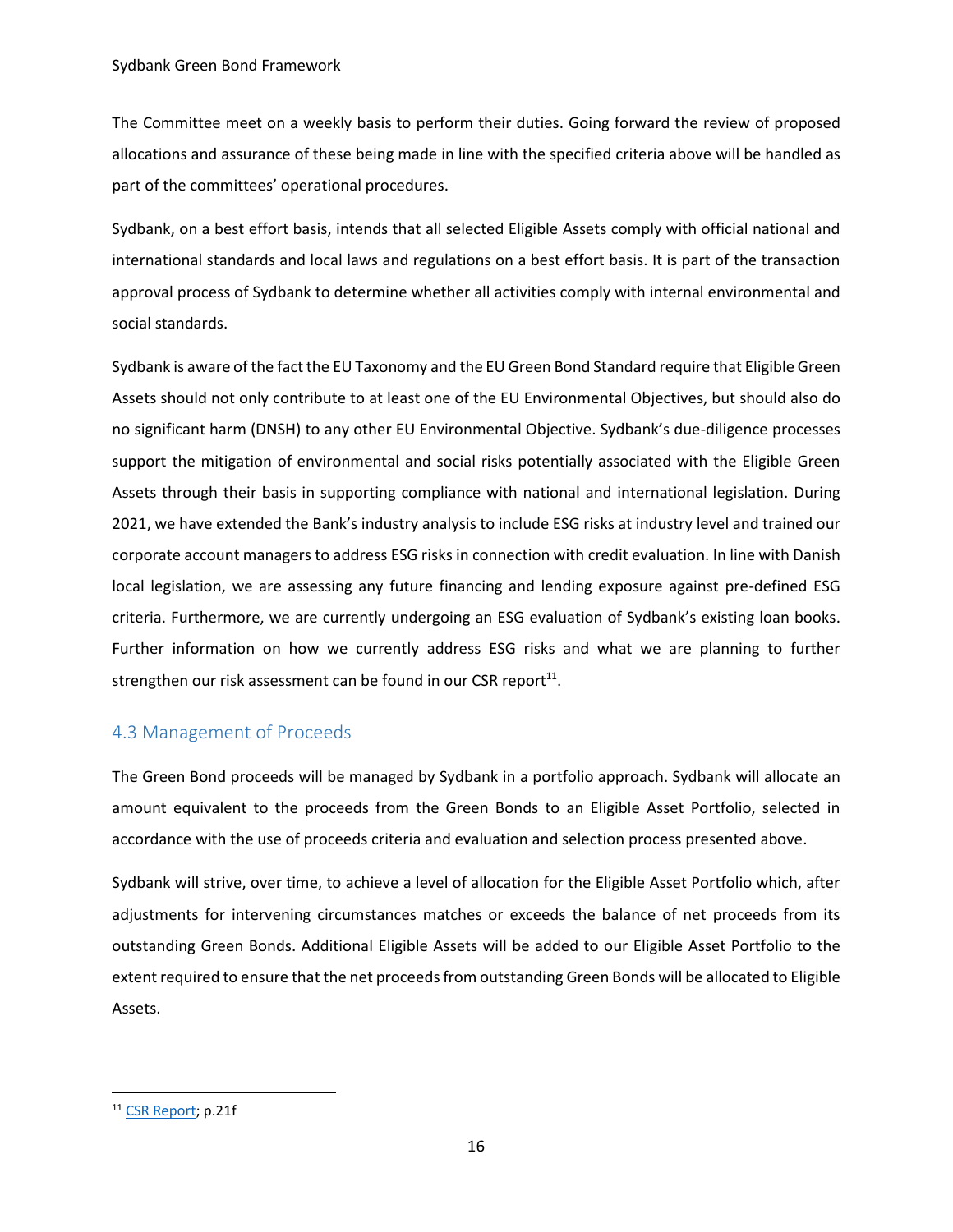It is the intention of Sydbank, that the total financed activities meet the criteria set under this Framework should at any time at least equal the total amount for which green bonds have been issued. However, during some periods, sufficient assets may not yet have been allocated to cover the bonds issued.

Sydbank will aim to achieve full allocation for all Green Bonds within 36 months of the issuance date.

Pending allocation, proceeds will be invested on a temporary basis in cash, cash equivalents or where possible in ESG-oriented funds.

## <span id="page-16-0"></span>4.4 Reporting

Within one year of issuance, and annually thereafter until full allocation of an amount equivalent to the net proceeds of any Green Bond as well as in the event of any material changes, Sydbank will publish (i) an Allocation Report and (ii) an Impact Report, subject to the availability of suitable information and data. Where impact data is reported, details of the methodology applied in compiling the data will be provided. These reports will be made available on Sydbank's website.

The Allocation Report will include:

- Total amount of proceeds allocated to Eligible Green Projects per category, noting any instances where allocations could not be made as originally planned, due to e.g. divestments, project terminations or suspensions etc.;
- The proportion of the proceeds allocated to refinancing of existing Eligible Green Projects; and,
- Unallocated proceeds.

Where possible, the reporting will include a calculated impact of the finance, measured using impact indicators defined under each category.

## <span id="page-16-1"></span>5. External Review

## <span id="page-16-2"></span>5.1 Second party opinion

Sustainalytics has provided a Second Party Opinion on Sydbank's Green Bond Framework. The Second Party Opinion as well as the Green Bond Framework will be made available on the Sydbank's website.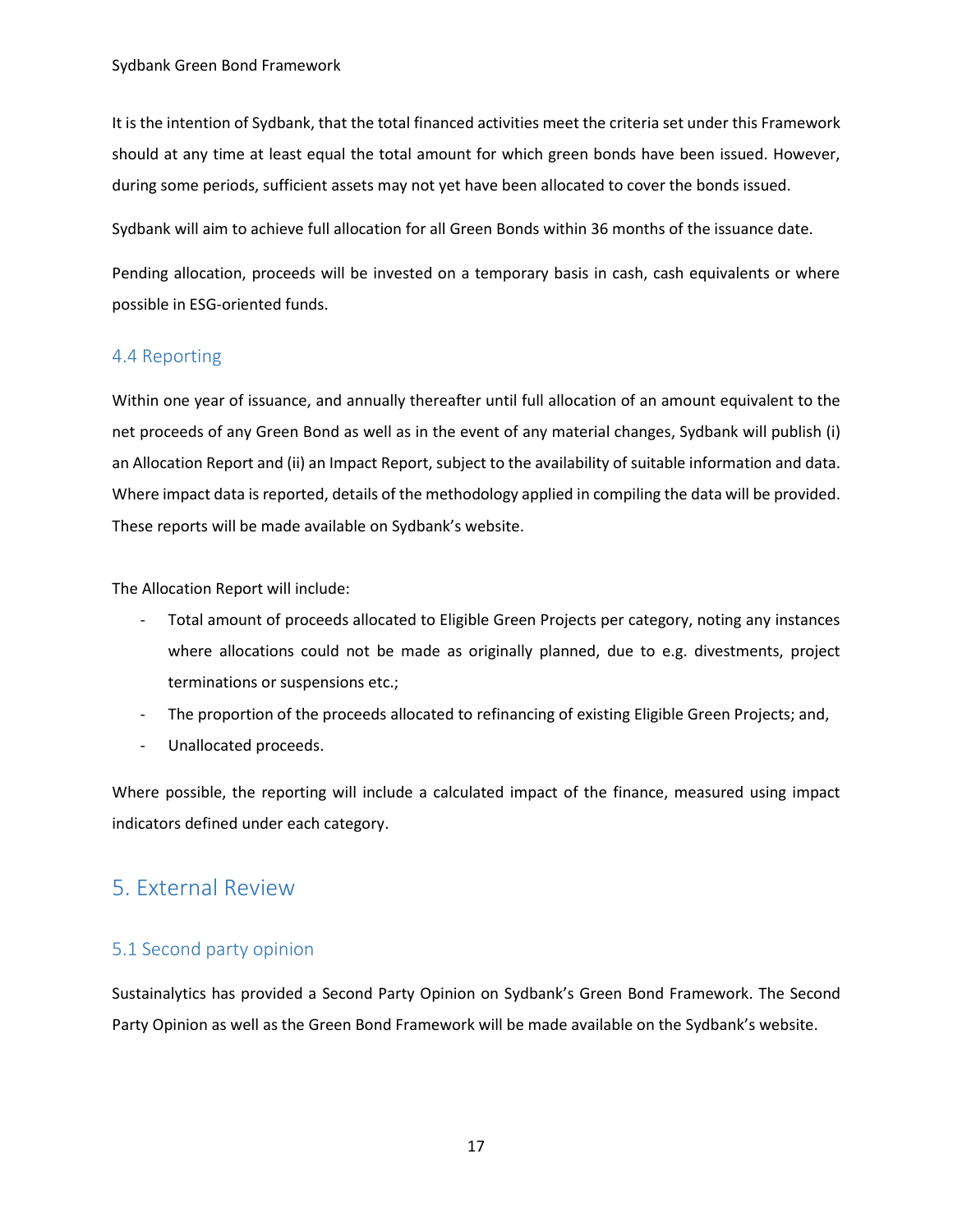## <span id="page-17-0"></span>5.2 Verification

Sydbank also intends to commission a compliance review within one year of issuance and annually thereafter until full allocation of any Green Bond, with the intention of confirming that proceeds have been allocated in accordance with the uses of proceeds specified in this Green Bond Framework.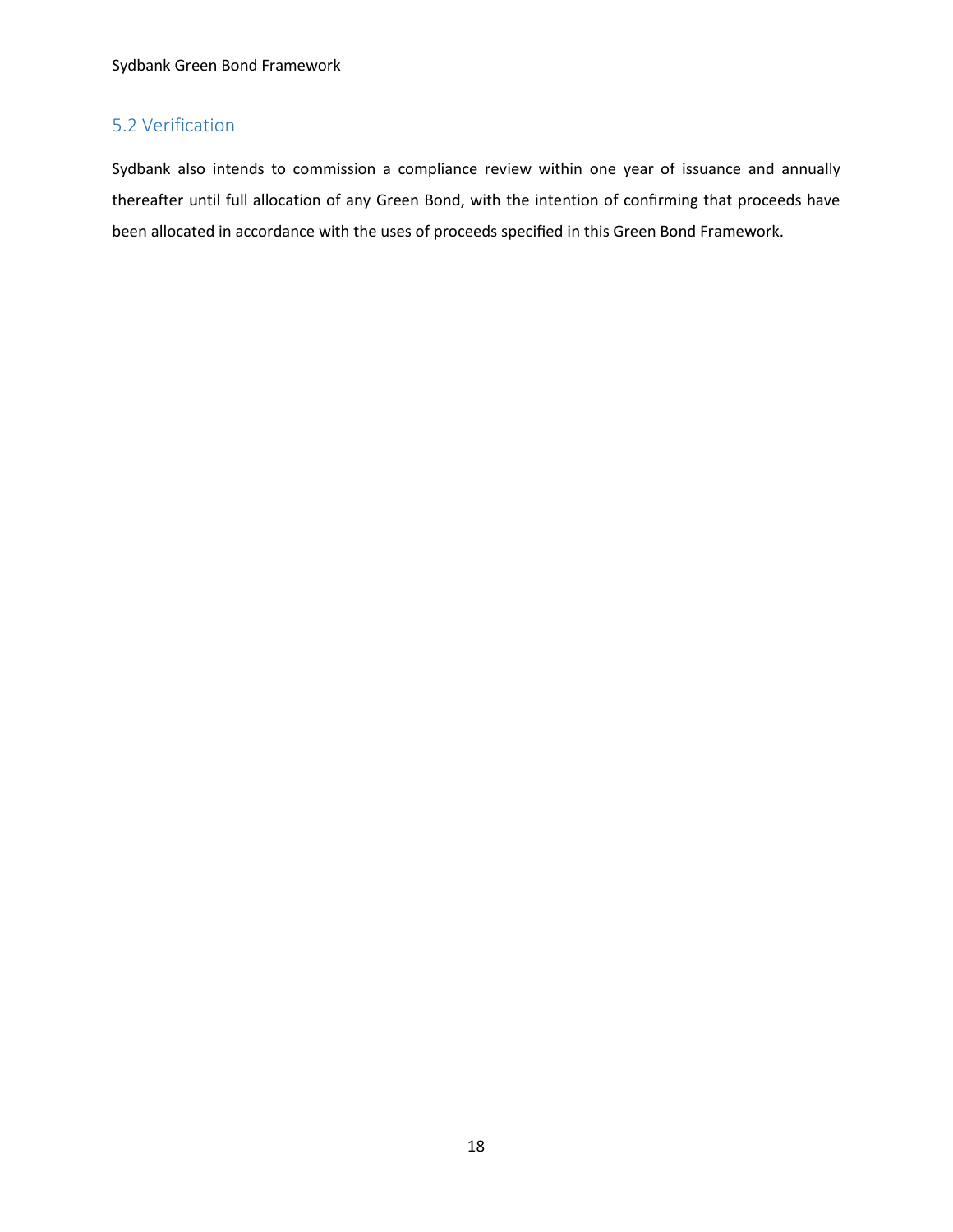## <span id="page-18-0"></span>6. Disclaimer

The information and opinions contained in this Framework are provided as at the date of this document and are subject to change without notice.

Sydbank A/S does not assume any responsibility or obligation to update or revise such statements, regardless of whether those statements are affected by the results of new information, future events or otherwise, or to notify any recipient of this Framework if any information herein changes or subsequently becomes inaccurate.

This Framework represents current Sydbank A/S policy and intent, is subject to change and is not intended nor can it be relied on, to create legal relations, rights or obligations. Any references within this Framework to the provision or publication by Sydbank A/S of any report are, as described in this Framework, subject to the availability of suitable information and data.

This Framework may contain and/or incorporate public information not separately reviewed, approved, endorsed or verified by Sydbank A/S, and accordingly Sydbank A/S makes representation, warranty or undertaking as to, and accepts no responsibility for, the accuracy or completeness of such information.

This Framework is provided for information purposes only and does not constitute or form part of, and should not be construed as, an offer or invitation to sell Sydbank A/S Bonds, or the solicitation of an offer to underwrite, subscribe for or otherwise acquire any debt or bonds of Sydbank A/S, and nothing contained herein shall form the basis of or be relied on in connection with any contract or commitment whatsoever.

Any decision to purchase any Sydbank A/S Bonds should be made solely on the basis of the information to be contained in any offering document produced in connection with the offering of such bonds.

Nothing in this Framework constitutes legal, financial, accounting or tax advice. Prospective investors are required to make their own independent investment decisions. No representation is made as to the suitability of any Sydbank A/S Bonds to fulfil environmental and sustainability criteria required by prospective investors. Each potential purchaser of Sydbank A/S Bonds should determine for itself the relevance of the information contained or referred to in this Framework or the relevant bond documentation for such Sydbank A/S Bonds regarding the use of proceeds and its purchase of Sydbank A/S Bonds should be based upon such investigation as it deems necessary.

Sydbank A/S has set out its intended policy and actions in this Framework in respect of use of proceeds, project evaluation and selection, management of proceeds and investor reporting, in connection with Sydbank A/S Bonds. However, it will not be an event of default or breach of contractual obligations under the terms and conditions of any Sydbank A/S Bonds if Sydbank A/S fails to adhere to this Framework, whether by failing to fund or complete Eligible Green Projects or to ensure that proceeds do not contribute directly or indirectly to the financing of the excluded activities as specified in this Framework, or by failing (due to a lack of reliable information and/or data or otherwise) to provide investors with reports on uses of proceeds and environmental impacts as anticipated by this Framework, or otherwise.

In addition, it should be noted that all of the expected benefits of the Projects as described in this Framework may not be achieved. Factors including (but not limited to) market, political and economic conditions, changes in Government policy (whether with a continuity of the Government or on a change in the composition of the Government), changes in laws, rules or